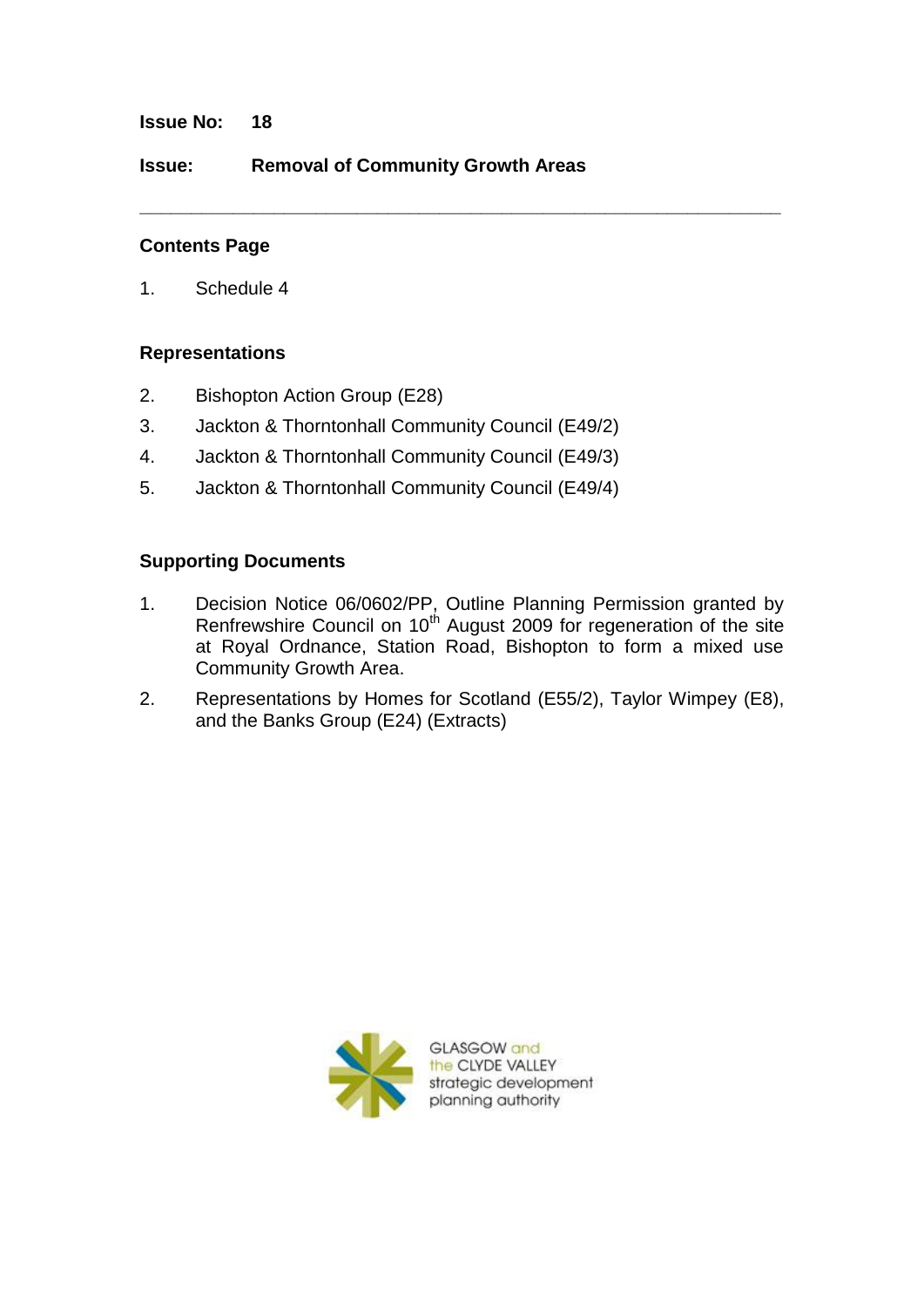| <b>Issue 18</b>                                                                                                                                                                                                                                                                                                                                                                                                                                                                                                                                                                                                                        | <b>Removal of Community Growth Areas</b>                                                                                                                                        |                  |
|----------------------------------------------------------------------------------------------------------------------------------------------------------------------------------------------------------------------------------------------------------------------------------------------------------------------------------------------------------------------------------------------------------------------------------------------------------------------------------------------------------------------------------------------------------------------------------------------------------------------------------------|---------------------------------------------------------------------------------------------------------------------------------------------------------------------------------|------------------|
| <b>Development plan</b><br>reference:                                                                                                                                                                                                                                                                                                                                                                                                                                                                                                                                                                                                  | Philosophy and Principles<br>The Spatial Development Strategy<br>Model                                                                                                          | <b>Reporter:</b> |
| Body or person(s) submitting a representation raising the issue (including<br>reference number):                                                                                                                                                                                                                                                                                                                                                                                                                                                                                                                                       |                                                                                                                                                                                 |                  |
| E28 Bishopton Action Group<br>E49/2, E49/3, E49/4 Jackton & Thorntonhall Community Council                                                                                                                                                                                                                                                                                                                                                                                                                                                                                                                                             |                                                                                                                                                                                 |                  |
| <b>Provision</b><br>of<br>the<br>development plan to<br>which<br>the<br><b>issue</b><br>relates:                                                                                                                                                                                                                                                                                                                                                                                                                                                                                                                                       | Diagram 3 (page 3)<br>Diagram 9 (page 17)<br>Paragraphs 4.14 and 4.15 (page 19)<br>Schedule 1 and Diagram 10 (page 21)<br>Diagram 20 (page 61)<br>Schedule 14 (pages 62 and 63) |                  |
| Planning authority's summary of the representation(s):                                                                                                                                                                                                                                                                                                                                                                                                                                                                                                                                                                                 |                                                                                                                                                                                 |                  |
| <b>E28 Bishopton Action Group</b><br>The retention of Bishopton Community Growth Area in the Spatial Development<br>Strategy fails to demonstrate that it has fully taken account of the need for the<br>prioritisation of resources in light of current economic circumstances.<br>The economic and demographic projections underlying the Proposed Plan, in<br>particular, the optimistic household projections (paragraph 4.71) result in an over-<br>generous allocation of housing land (Schedules 8 and 9) and as such do not align<br>with a continuing strategic role for Bishopton as set out in paragraphs 4.14 and<br>4.15. |                                                                                                                                                                                 |                  |
| E49/2, E49/3, E49/4 Jackton & Thorntonhall Community Council<br>Given the delay in delivering the Community Growth Areas, promoted in the 2006<br>Joint Structure Plan, due to current economic conditions                                                                                                                                                                                                                                                                                                                                                                                                                             |                                                                                                                                                                                 |                  |
| the lower than projected growth in household formation<br>a significant increase in capacity from 'windfall sites'<br>the preference for development of 'brownfield' over 'greenfield' sites                                                                                                                                                                                                                                                                                                                                                                                                                                           |                                                                                                                                                                                 |                  |
| all the Community Growth Areas and references in related Schedules and<br>Diagrams should be removed from the Strategic Development Plan Proposed<br>Plan.                                                                                                                                                                                                                                                                                                                                                                                                                                                                             |                                                                                                                                                                                 |                  |
| Modifications sought by those submitting representations:                                                                                                                                                                                                                                                                                                                                                                                                                                                                                                                                                                              |                                                                                                                                                                                 |                  |
| E49/2, E49/3, E49/4 Jackton & Thorntonhall Community Council seek the<br>removal of all Community Growth Areas from the Proposed Plan.                                                                                                                                                                                                                                                                                                                                                                                                                                                                                                 |                                                                                                                                                                                 |                  |
| <b>E28 Bishopton Action Group</b> seek the removal of the Bishopton Community<br>Growth Area, with consequential amendments to Diagrams 3, 9, 10, 20,<br>Schedules 1, 14 and Paragraphs 4.14 and 4.15 of the Proposed Plan.                                                                                                                                                                                                                                                                                                                                                                                                            |                                                                                                                                                                                 |                  |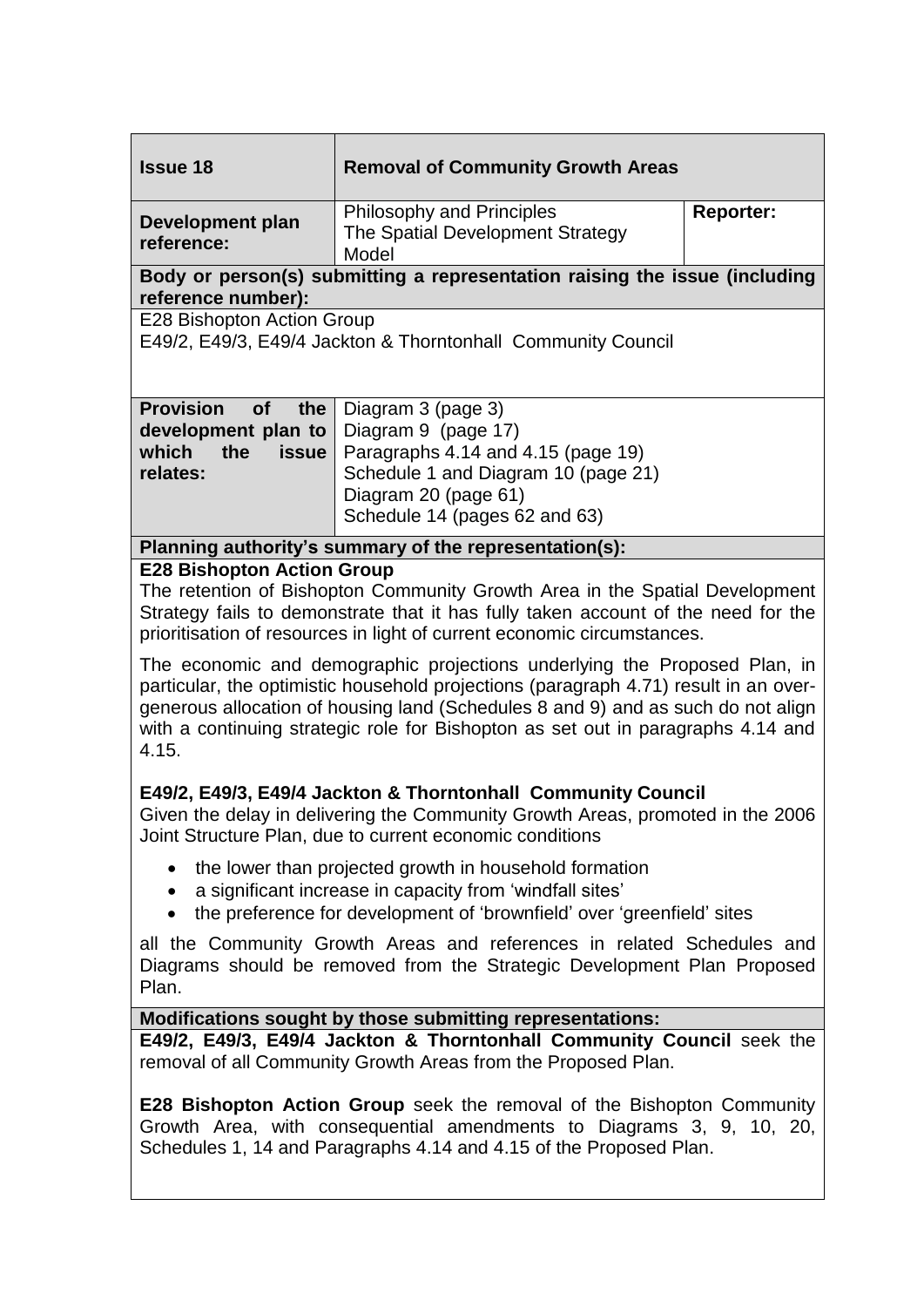#### **Summary of responses (including reasons) by planning authority:**

It is important to note that many of the housing issues are inter-related and other aspects of the representations will be addressed more fully in other Schedule 4's, notably Issues 17 - 27: The relationship between the housing issues is detailed in the Housing Land - A Strategic Overview topic paper.

The Glasgow and the Clyde Valley Strategic Development Planning Authority rejects both the proposal to delete all the Community Growth Areas and the proposal to delete only the Bishopton Community Growth Area.

## **Community Growth Areas**

The thirteen Community Growth Areas, which were set out in the 2006 Joint Structure Plan (approved by Scottish Ministers on 29<sup>th</sup> April 2008) with an estimated capacity of approximately 19,000 houses, are a fundamental component of the long-term sustainable urban expansion of the city region (Joint Structure Plan 2006 Technical Report TR6/06 – refer Schedule 4 Issue 5 'Spatial development Strategy Model).

The Glasgow and the Clyde Valley Strategic Development Planning Authority considers the Community Growth Areas to make a significant contribution (approximately 20% of the Established Land Supply) to the provision of a 'generous housing land supply' particularly into the medium and longer term.

In addition, the Glasgow and the Clyde Valley Strategic Development Planning Authority considers the Community Growth Areas to support the economic and demographic framework of the Strategic Development Plan as set out in Section 2 (pages 8 to 10) with its higher migration projection based upon support for the Scottish Government's low carbon economic strategy.

The Authority acknowledges that the economic conditions experienced since 2008 have had an impact upon planned development growth rates inherent in the predecessor strategic plan of 2006, and that the delivery of some Community Growth Areas will be delayed until market conditions recover. That delay factor is integral to the economic and related demographic foundation of the Proposed Plan which seeks to take a longer view to 2035.

The Glasgow and the Clyde Valley Strategic Development Planning Authority recognises that, whilst few of the Community Growth Areas are currently under construction due to current economic conditions, they all either

- have been integrated into Local Plans or
- have been the subject of master planning or
- have been granted planning permission.

In this context, the Bishopton Community Growth Area outline planning consent was granted by Renfrewshire Council on 10<sup>th</sup> August 2009, subject to a number of pre-start conditions (Supporting Document 1). These conditions are currently in the process of being discharged by the owner, BAE systems, particular in relation to decontamination and transportation matters, whilst road construction consent for the northern access road has been submitted to Renfrewshire Council. In addition, the new site access works are well advanced and detailed discussions are on-going with Transport Scotland in respect of the new motorway junction.

A number of organisations have expressed support for the Community Growth